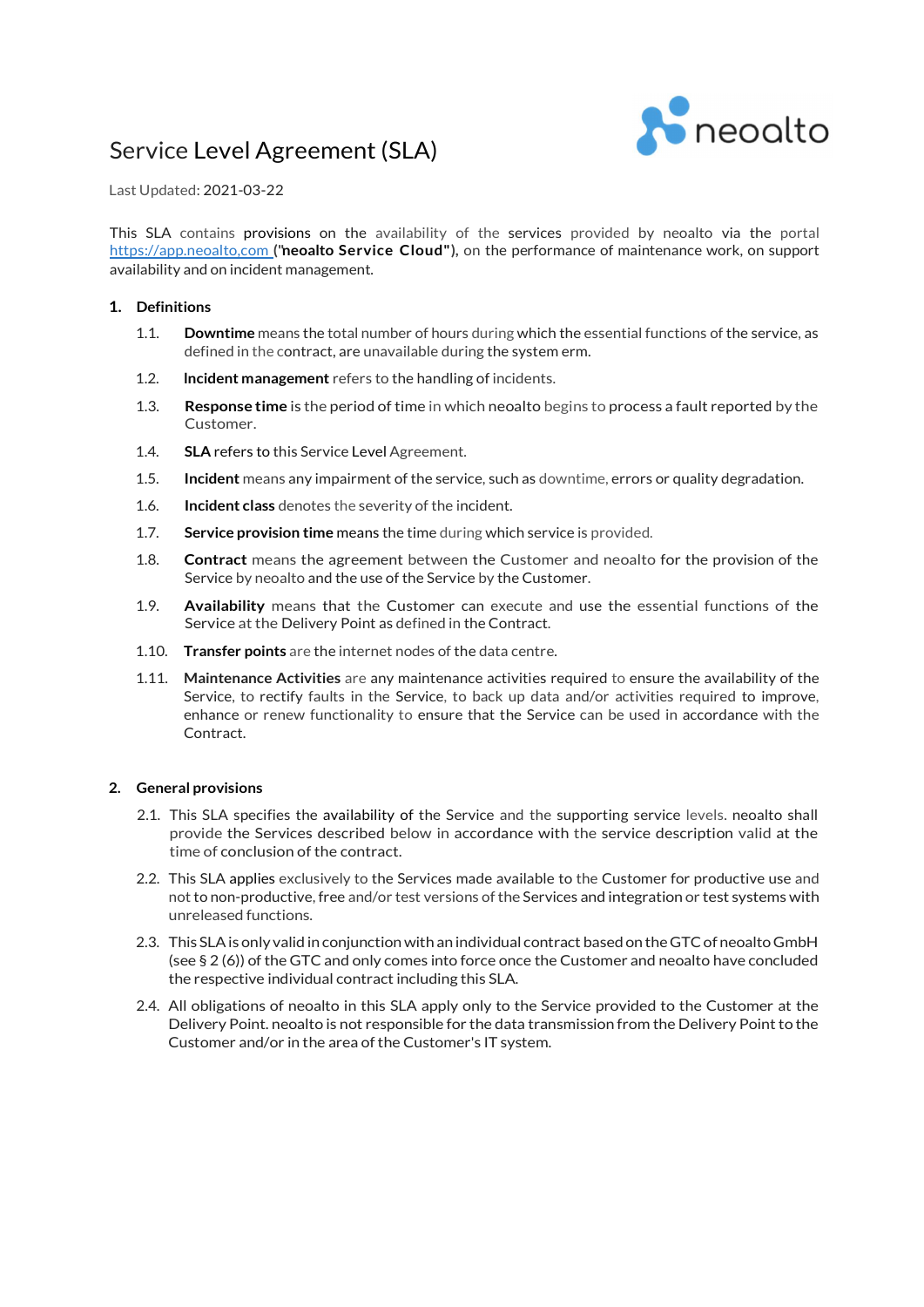#### 3. Availability and Service Credits

- 3.1. neoalto owes the agreed availability of the Service at the Delivery Point during the service provision period as described in the service description. Unless otherwise defined, an availability of 97% on an annual average is agreed.
- 3.2. neoalto is not obliged to make the Service available to the Customer for use during the scheduled maintenance work in the service provision period pursuant to Clause 6If the Service is available for use during planned maintenance work in the service provision period pursuant to clause 6, the use of the Service shall be at the Customer's own risk. The Customer acknowledges that the use of the Service may be limited in terms of functionality or performance during scheduled maintenance and/or that the Service may be shut down or restarted without notice. If the Service is made available during scheduled maintenance and there is a reduction in the functionality of the Service or a reduction in availability, the Customer shall not be entitled to any warranty or damages.
- 3.3. The availability of the Service is calculated using the following formula as a percentage of the time during a year during the service provision period.

Availability in percent = Service provision time (h) - Downtime (h) x 100 Service provision time (h)

The definition of the service provision times and the downtimes corresponds to the provisions of the service description, paragraph C (2).

- 3.4. In calculating the actual availabilities, downtimes not attributable to neoalto shall be deemed service provision times. These harmless downtimes are:
	- a) Downtimes due to planned or unplanned maintenance work in accordance with Clause 6;
	- b) Downtime due to maintenance work agreed in advance with the Customer;
	- c) Downtimes due to operational disruptions caused by an event of force majeure or other unavoidable events beyond neoalto's control which could not be averted with reasonable effort and could not have been foreseen even with careful application, which make neoalto's obligations under this SLA considerably more difficult or impossible in whole or in part, such as e. g. strikes, lockouts, extraordinary weather conditions, power failures, operational or traffic disruptions and transport hindrances, and which releases neoalto from its obligations under this SLA for the duration of such events:
	- d) downtimes due to virus or hacker attacks, insofar as neoalto has not taken the agreed, or in the absence of an agreement the usual, protective measures;
	- e) Downtime due to a malfunction caused by the Customer;
	- f) Downtime due to software errors in Customer applications or due to errors in system and systemrelated software triggered by Customer applications or Customer data;
	- Downtimes caused by third parties (persons not attributable to neoalto).
- 3.5. The Customer shall notify neoalto of any impairment of the availability of the Service in accordance with Clause 5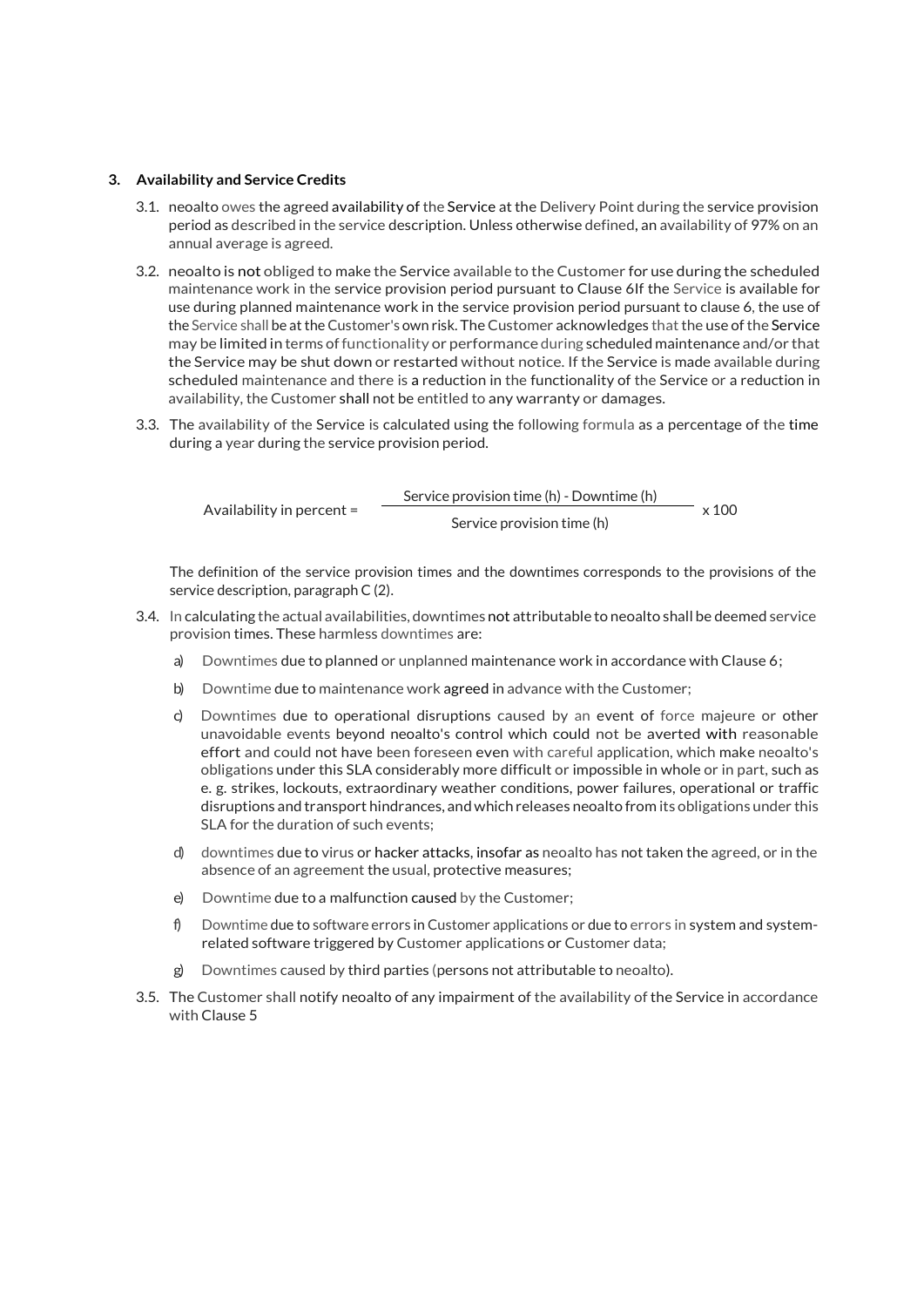## 3.6. Service Credits

3.6.1. If neoalto is responsible for non-compliance with the agreed availability in accordance with clause 3, the Customer may claim service credits in the amount described below:

| Availability                                   | <b>Service Credit in %</b>                                                                                                   |  |
|------------------------------------------------|------------------------------------------------------------------------------------------------------------------------------|--|
| $1\%$ - 1.99% below the agreed<br>availability | 1% of the total yearly service fee                                                                                           |  |
| 2% - 4% below the agreed<br>availability       | 2% of the total yearly service fee                                                                                           |  |
| the<br>4% below<br>agreed<br>availability      | Additional 0.5% of the total yearly service fee for each<br>percentage point (1.0%) of reduced<br>additional<br>availability |  |

- 3.6.2. In order to be able to claim Service Credits in accordance with clause 3the Customer must claim the Service Credits in writing from neoalto within thirty (30) working days of the end of the calendar month in which the availability agreed in accordance with clause 3.1was not reached. If the Customer fails to do so, the claim to these Service Credits shall expire and neoalto shall not be obliged to make any payment.
- 3.6.3. If the customer claims damages or reduction, service credits credited by neoalto for the non-achievement of availability shall be credited against these claims for damages or reduction.

## 4. Support

4.1. Operating hours of the neoalto support are

| Working day            | Monday - Friday |
|------------------------|-----------------|
| <b>Operating hours</b> | $09:00 - 17:00$ |
| Language               | German, English |

- 4.2. Support includes a service desk for Customer incident reports through tickets and prioritisation of incident reports according to the urgency of the incident as well as analysis and isolation of the incident.
- 4.3. All times correspond to the time valid in Germany "Central European Time" (CET) or "Central European Summer Time" (CEST).

## 5. lncident Management

- 5.1. lncident management comprises all activities between the Customer and neoalto in connection with the notification and management of incidents until their resolution.
- 5.2. Incident classes
	- a) Incidents within the service are assigned to one of the following incident classes, which determine the target response time.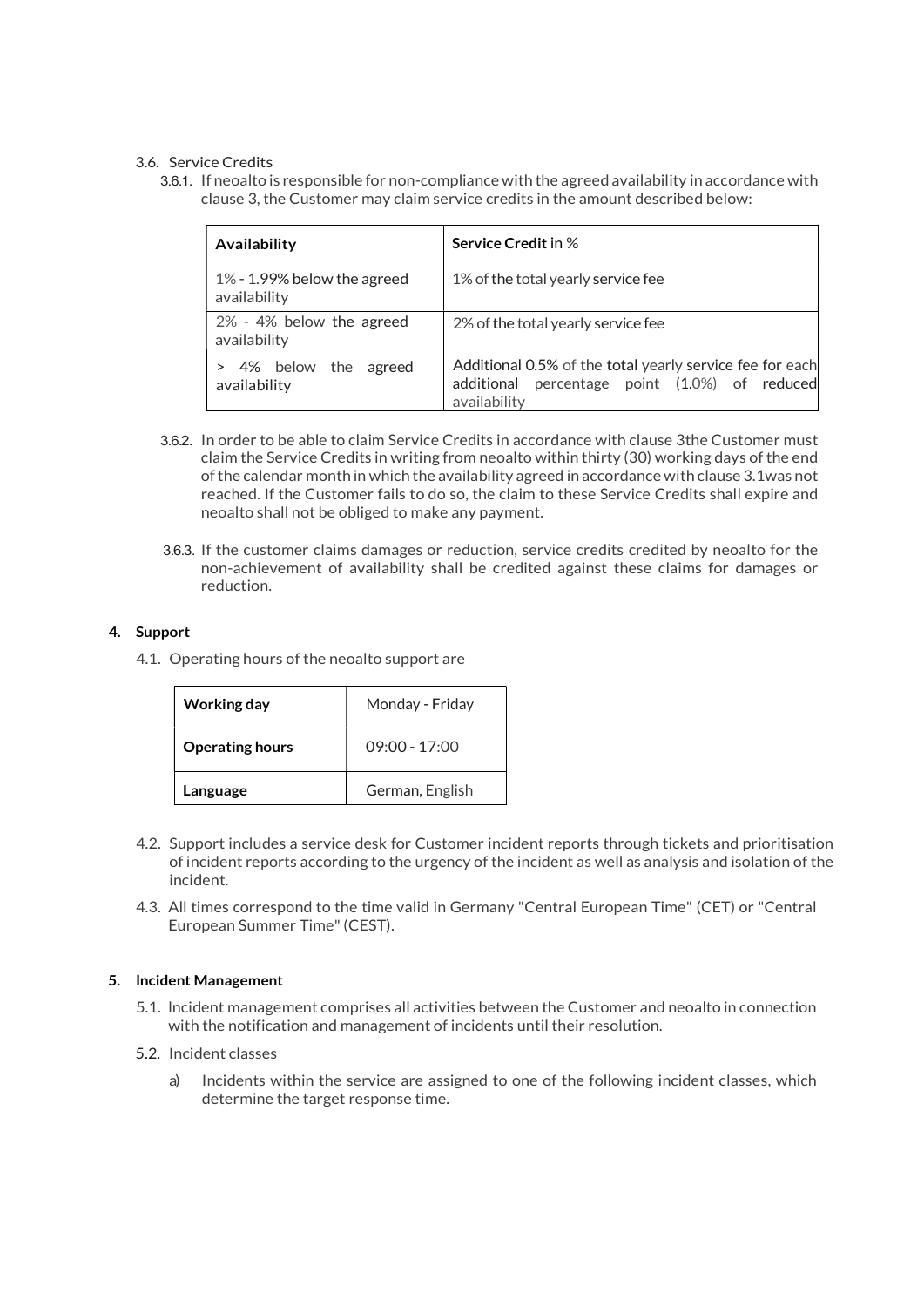| Incident class     | Description                                                                                                                                                                                                               | Response time                                                         |
|--------------------|---------------------------------------------------------------------------------------------------------------------------------------------------------------------------------------------------------------------------|-----------------------------------------------------------------------|
| 1<br>Critical      | A class 1 incident exists if the use of the service<br>or essential parts of the service is completely<br>unavailable or severely restricted, e.g. due to -<br>malfunctions, incorrect work results or response<br>times. | $<$ 12 $h$<br>during<br>operating hours of<br>the neoalto support     |
| 2<br>Essential     | A class 2 incident exists when the use of the<br>service or essential functions are restricted, e.g.<br>due to malfunctions, incorrect work results or long<br>response times.                                            | $<$ 12 $h$<br>during<br>operating hours of<br>the neoalto support     |
| 3<br>Insignificant | A class 3<br>incident exists if insignificant<br>functionalities of the service are impaired, e.g.<br>"nice to have" functionalities or blemishes that do<br>not affect the use of the service.                           | 24h<br>during<br>operating hours of<br>the neoalto support            |
| 4<br>Low           | A class 4 incident exists if the use of the service is<br>not restricted at all, e.g. in the case of questions or<br>improvement requests from the customer.                                                              | 48h<br>during<br>$\,<\,$<br>operating hours of<br>the neoalto support |

b) neoalto will prioritise and classify incidents at its own discretion, taking into account the aforementioned definitions.

## 5.3. Process

- a) The Customer shall inform neoalto immediately of any incidents. b) The Customer shall notify neoalto of all incidents via the ticket.
- 
- c) The Customer shall ensure that the notification of an incident contains the following required information:
	- (1) Name of the Account;
	- (2) Detailed description of the incident to enable reproduction of the incident;
	- (3) Affected service and affected functionality of the service;
	- (4) Affected infrastructure and region;
	- (5) Date and time of occurrence of the incident;
	- (6) Categorisation of the incident by the Customer;
	- (7) Which troubleshooting measures have already been carried out by the Customer and what behaviour has occurred as a result of the Customer's troubleshooting measures.
	- d) As soon as the Customer has provided neoalto with all the necessary information, the incident process will begin. neoalto will then provide the Customer with an initial response within the response times specified in clause 5.2according to the respective incident class.
	- e) neoalto will inform the Customer about the elimination of the incident.